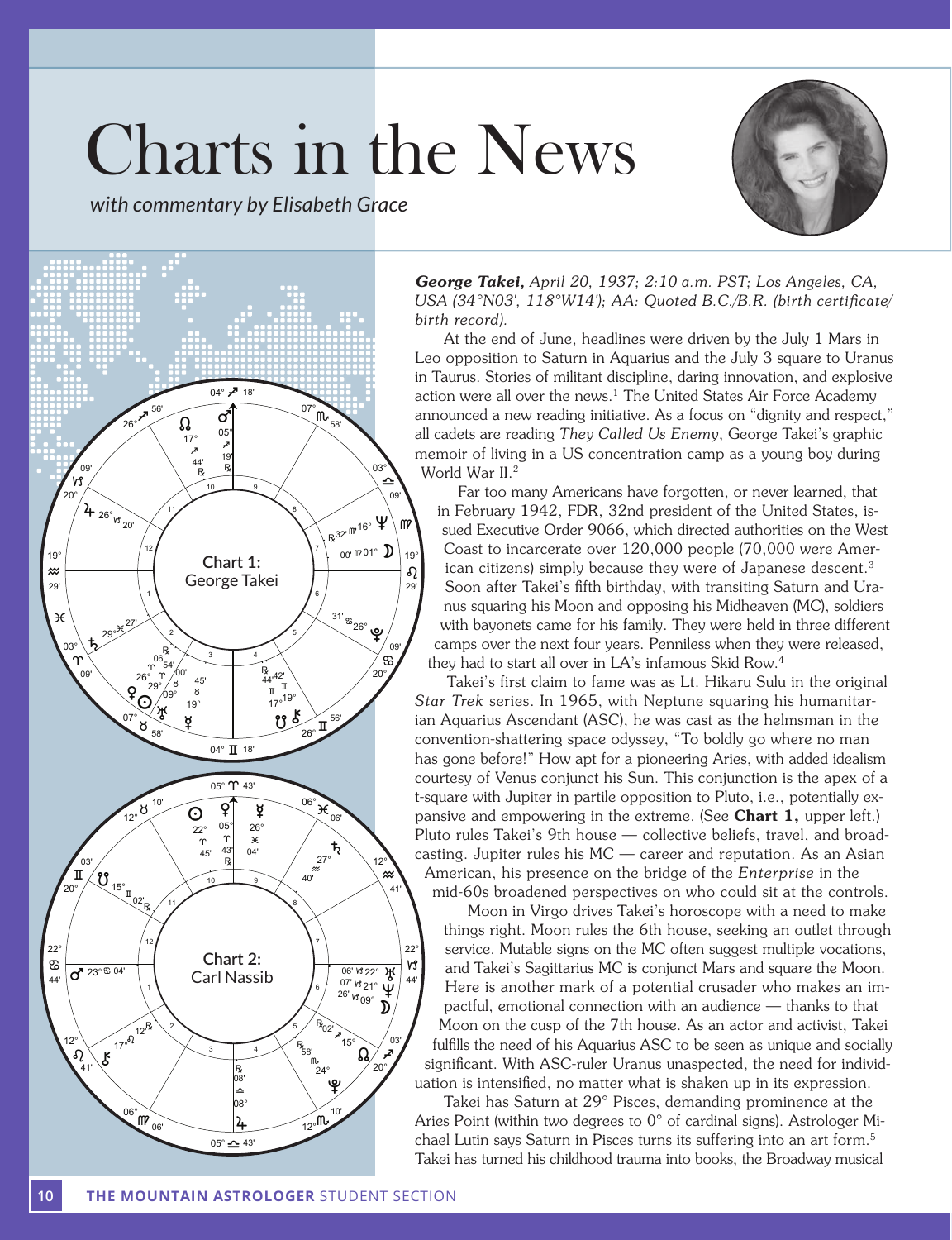*Allegiance*, and more. Evolutionary astrologers might see this echoed by the house position of Takei's North Node. In the 10th house, his challenge in this lifetime is to actually come out into the world, rising above the fear of sharing his private life with the public.<sup>6</sup>

Even though Takei's sexual orientation was an open secret among *Star Trek* fans, he feared coming out publicly.7 Do you see that his Venus and Mars are both retrograde? Retrograde planets, especially personal ones, can suggest a delay in expression, as if the concerns they rule in a horoscope need time to be worked out internally before action can be taken. Takei says he was motivated to go public in 2005, when then-governor Arnold Schwarzenegger vetoed a bill legalizing same-sex marriage, and he "moved Scriwarzenegger veroed a om reganzing same-sex marriage, and he moved<br>from the closet to the front of the pride parade."<sup>8</sup> At age 68, his progressed Mars had finally turned direct. Coincidence or conspiracy? 3:00 am PST +8:00 Temecula, California 33°N29'37'' 117°W08'51''

Now 84, Takei has just had his Uranus return, a rare event perceived as liberating in the most positive sense.<sup>9</sup> His influence is especially supercharged now and into 2022, with transiting Pluto activating his potent t-square. He will continue to crusade for social justice and inspire citizens to participate in their democracy. He is keenly aware that those who do not remember the past are forced to repeat it.<sup>10</sup>

## *Carl Nassib, April 12, 1993; birth time unknown (noon EST used); West Chester, PA, USA (39°N57', 075°W36'); X: Wikipedia and other online sources.*

June was Pride Month. On June 21, LA Raiders defensive lineman Carl Nassib became the first openly gay active player in the NFL. Employers, colleagues, and fans were overwhelmingly supportive in response to Nassib's matter-of-fact Instagram video announcement.<sup>11</sup>

Like George Takei, Nassib is an Aries pioneer. Unlike Takei, he's driven by a Capricorn Moon. This Sun–Moon blend is one of "heated ambition and cool administrative detachment" that defines success.<sup>12</sup> Of course Nassib's big announcement was "matter-of-fact." The Sun refers to ego identity, and Nassib's 22° Aries Sun is at the apex of a nearly partile t-square among Mars in Cancer in opposition to a Uranus–Neptune conjunction in Capricorn. Sun in hard aspect with Mars suggests strong physical energy needing an outlet, and Sun square Uranus–Neptune adds a need for ego expression that could be called disruptive to the status quo (Uranus) coupled with idealization, acute sensitivity, or uncertainty about identity (Neptune) in the early years of development.<sup>13</sup> (See Chart 2, previous page.)

In his Instagram post, Nassib says he is a private person and his horoscope reflects that self-assessment. He has a water grand trine among Mars, Pluto, and Mercury. Astrologer Noel Tyl observed that a grand trine can function as "a law unto itself,"14 which some might perceive as being lucky. But a grand trine can also be a defense against relationships, like a moat around a castle. A person with a water grand trine projects an aura of emotional self-sufficiency to guard against hurt.<sup>15</sup>

Nassib's revelation occurred on a day with a sweetly charitable water grand trine among Moon, Venus, and Neptune that was conjunct his own grand trine. This pattern was an apt opportunity, in tandem with his practical Capricorn Moon, to announce a \$100,000 donation to The Trevor Project, praising the work of this "incredible organization that is the #1 suicide prevention service for LGBTQ youth in America."16 With the Moon in a likely t-square with Venus and Jupiter, grand gestures and great enjoyment would be expected. Note the similarities with George Takei.



*All charts use Placidus houses (except where noted) and the Mean Node.*

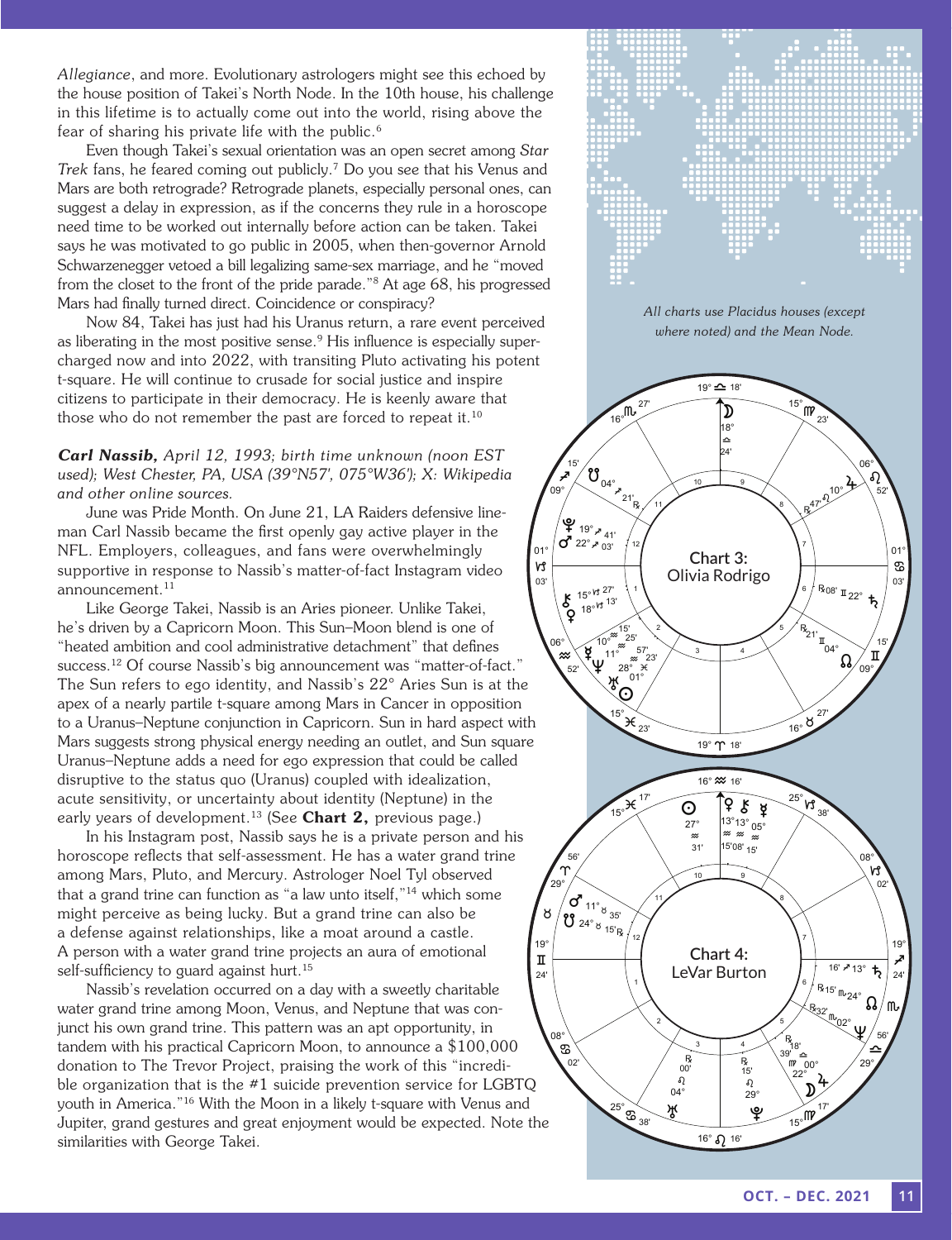## **Charts in the News**

Nassib said he'd been thinking for a long time about coming out  $-$  as far back as 15 years ago. So, why now? His natal t-square among Sun, Mars, Uranus, and Neptune was hit in 2020 by the lunar eclipse at 20° on the Cancer–Capricorn axis. Multiple transits of Mars, Jupiter, Saturn, and Pluto at 20–22° of cardinal signs served as triggers in 2020. Evolutionary leaps forward would be anticipated, including a transformative \$25 million dollar contract he signed in March of last year — lucky him!

This year, Jupiter in Aquarius thrice conjoins his natal Saturn and squares his Pluto. Saturn in Aquarius needs to help others in its vocation, and helping others is how he framed his announcement. Several weeks earlier, he had a Mars return that triggered his late-degree cardinal t-square, likely sparking action. Really, one wonders if an astrologer helped elect his moment, with transiting Venus conjunct his Mars and transiting Mars trine his Venus. What do you think?

### *Olivia Isabel Rodrigo, February 20, 2003; 3:00 a.m. PST; Temecula, CA, USA (33°N29', 117°W08'); A: from memory*

 Olivia Rodrigo has been tearing up charts and smashing records all year. The 18-year-old actor-singer-songwriter bestknown for her role on the Disney+ mockumentary *High School Musical: The Musical: The Series* is now a pop star. Her first single, "Drivers License," debuted at number one on *Billboard's Hot 100* in January, and as of July 1, was on track to become *Rolling Stone's* top-selling song of the year. It would be the first time in ten years that a woman has claimed that honor. Wow!<sup>17</sup>

An emphasis of planets in the eastern hemisphere suggests a focus on the Ascendant, i.e., self-awareness. Whereas a western hemisphere emphasis suggests a person who may give themselves away for the sake of others, the eastern hemisphere emphasis justifies and defends the ego. With a Capricorn ASC, Rodrigo needs to be seen as a woman in charge. (See **Chart 3**, p. 11.) In a curious contrast, her Pisces Sun and Libra Moon suggest an appealing blend of feelings and intuition, with a reigning need to be popular. There is "much exposure to society," writes Noel Tyl, as the individual "works overtime to adapt social situations to personal, temperamental needs."18

With Moon conjunct the MC, feelings are certainly made public. The Moon's rulership of the 7th house echoes the need to connect with an audience or significant other, and let the record show that her songs are written with a partner, producer Daniel Nigro.<sup>19</sup> Venus in the ASC square the Moon–MC increases appeal and the need for approval. "Drivers License" is about teenage heartbreak, rumored to be based on Rodrigo's own experience. With Venus in strategic Capricorn, she invited fans to "indulge in the emotion and the lore" by posting lip-synched versions of the song on TikTok. Over a million people acted on her invitation.<sup>20</sup>

Rodrigo's Sun is conjunct Uranus, sextile the ASC. She's a born disruptor, and how lucky for her that transiting Jupiter conjoins that conjunction in 2021. Her Mercury–Neptune

conjunction in Aquarius is opposed by Jupiter, suggesting soulful brilliance, grand imagination, and a need to publish around the world (Mercury rules her 9th house). This opposition is activated by transiting Uranus, Saturn, and Jupiter all year, for better or for worse. At the end of June, transiting Mars in Leo sparked controversy as Courtney Love accused Rodrigo of copying the cover photo of Hole's second album, *Live Through This,* and others claimed that one of her songs "borrowed" a riff from Elvis Costello.<sup>21</sup>

Clearly, Rodrigo is not all sugar and spice. *Sour* is the name of her album, and it "metabolizes anger, jealousy and

*An emphasis of planets in the eastern hemisphere suggests a focus on the Ascendant, i.e., self-awareness. Whereas a western hemisphere emphasis suggests a person who may give themselves away for the sake of others, the eastern hemisphere emphasis*  justifies and defends the ego.

bewilderment into pop euphoria."<sup>22</sup> Where do we see this "cathartic rage"? How about transiting Neptune squaring natal Mars–Pluto in Sagittarius, seething in the 12th house, and opposed by Saturn? That can be brutal, and "brutal" happens to be one of her songs. Note that transiting Neptune has been squaring this opposition all year and made an exact pass at the end of August when transiting Mars in Virgo also made a square. Look at the houses ruled by these planets in Rodrigo's horoscope. If she makes news now, what kind of news could it be? Meanwhile, it's now July 13, and as I'm responding to notes from *TMA*'s most excellent editors, transiting Jupiter has just made its second exact conjunction to Rodrigo's Pisces Sun, suggesting an expansive influence. She's just been invited to the White House to meet President Biden and Dr. Fauci, and will be spearheading a video campaign to inspire teens to get the COVID-19 vaccine.<sup>23</sup>

*Levardis (LeVar) Robert Martyn Burton, Jr., February 16, 1957; birth time unknown (noon CET used); Landstuhl, Germany (49°N25', 007°E34'); X: Multiple internet sources.*

How curious that another *Star Trek* helmsman would be making news in the last week of June, but as you can see, LeVar Burton's Venus–Mars square was activated by transiting Mars and will be activated all year by the Saturn–Uranus square. (See **Chart 4**, p. 11.) He wants a new creative outlet (transiting Uranus square natal Venus) and he's not afraid